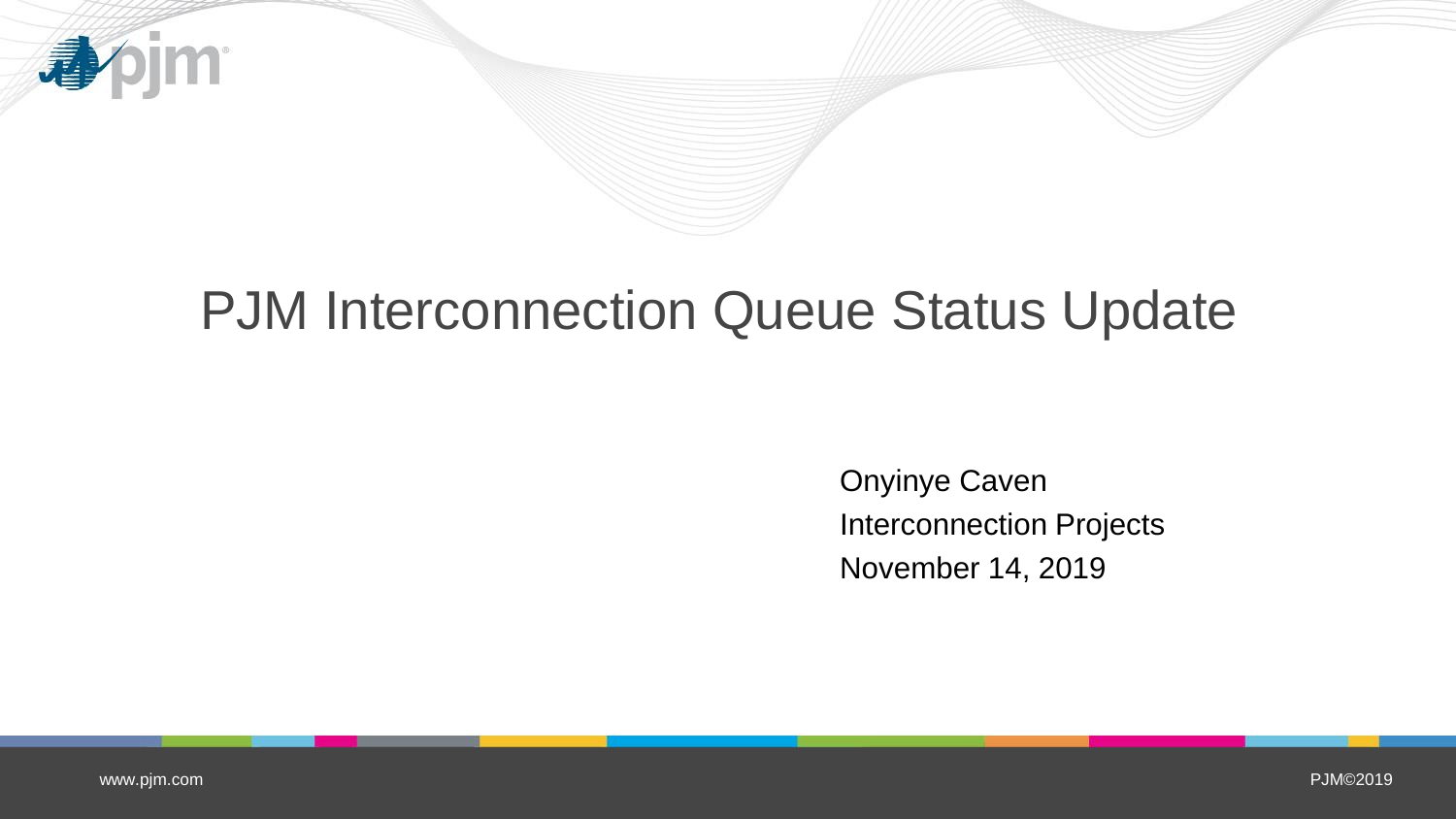



- Queue Trends: Z2 (Nov 2013) AF1 (Oct 2019)
- AF1 Queue Statistics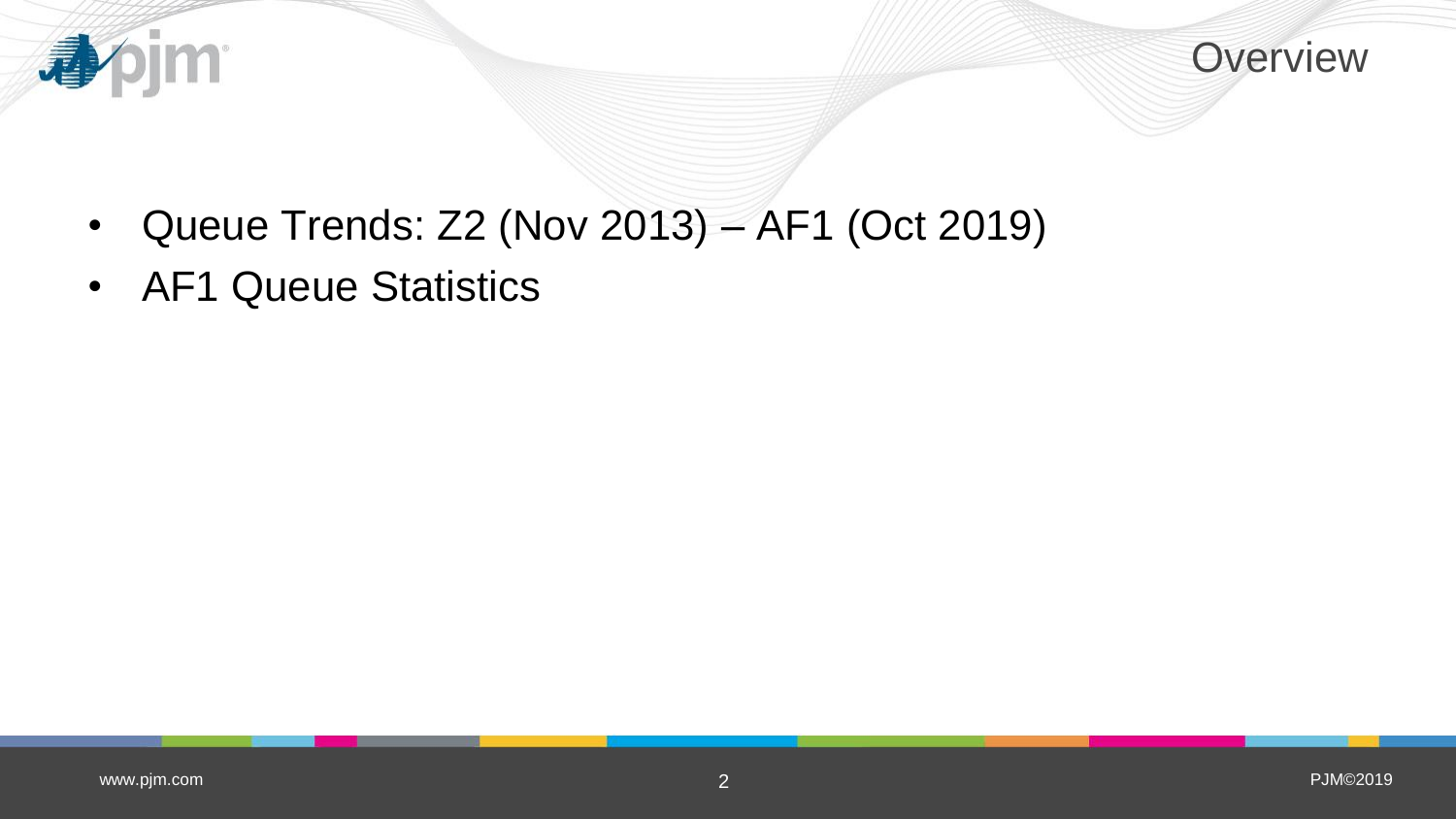#### Recent Queue Trends: Z2 – AF1 Total New Service Requests by Application Type



New Service Requests steadily increased over the last 5 years, with a record 346 submitted in Queue AE2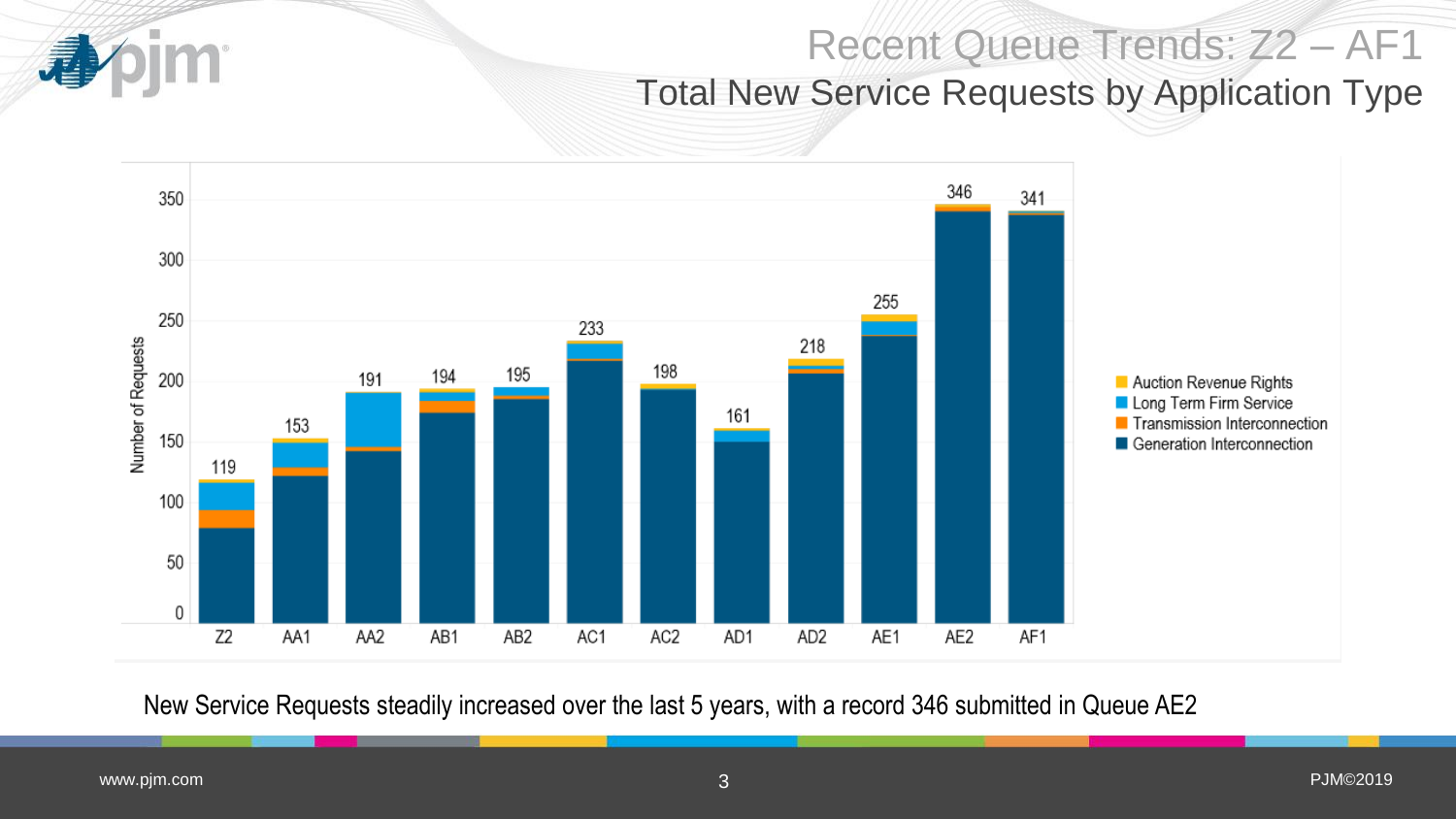#### Recent Queue Trends: Z2 –AF1

Generation Interconnection Requests – Total Number

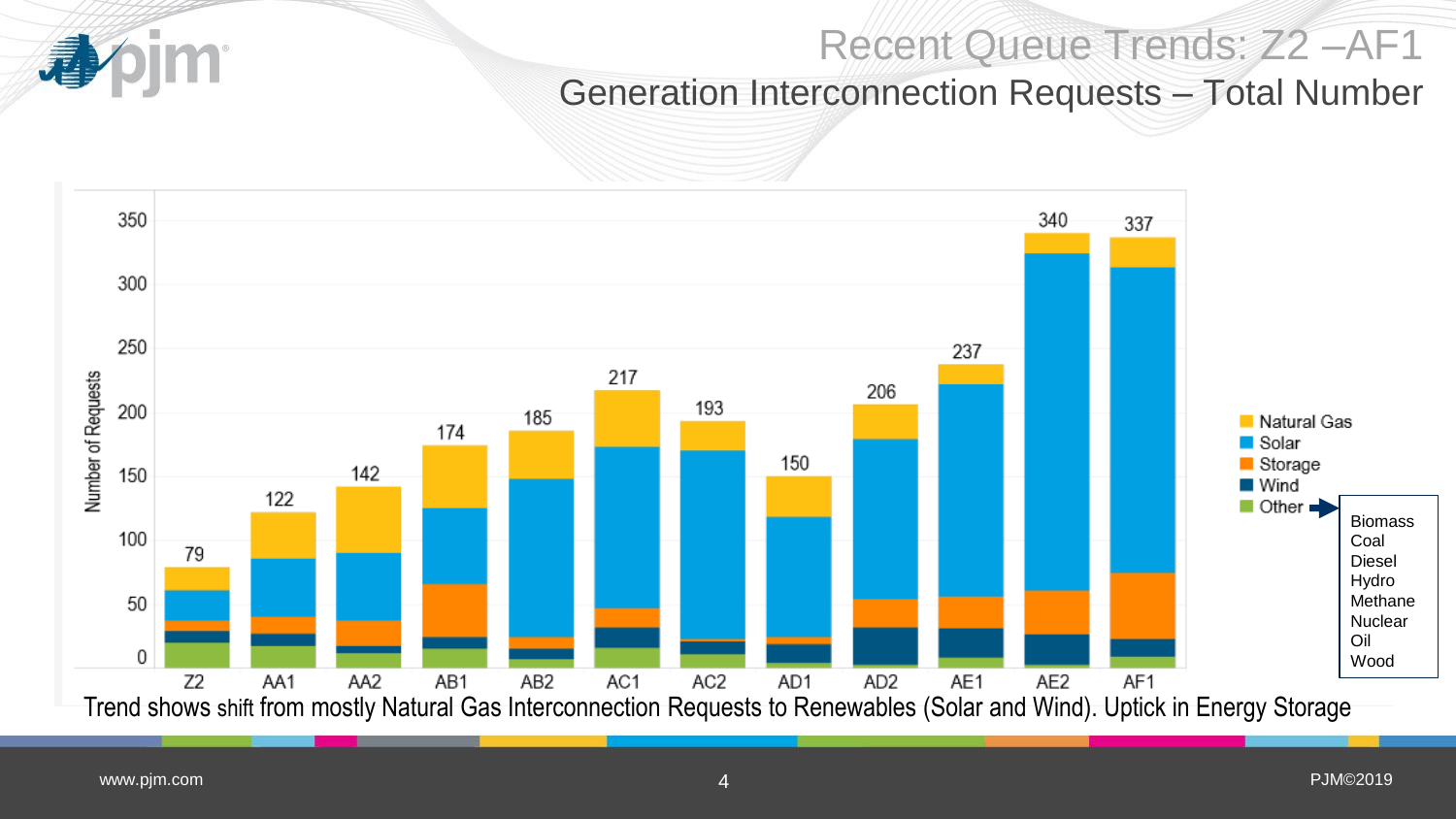#### Recent Queue Trends: Z2 – AF1

Generation Interconnection Requests – Requested Energy

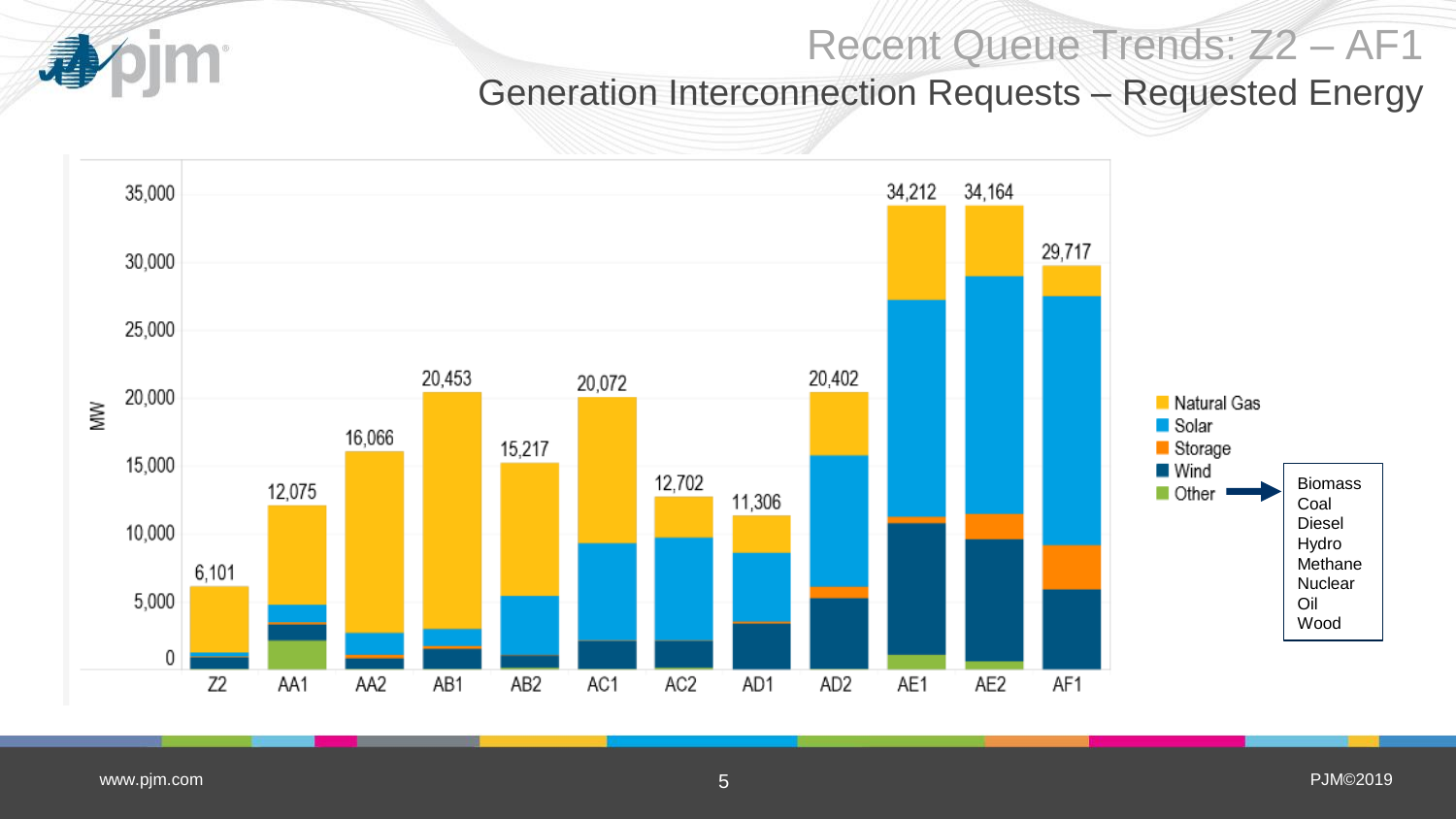#### Recent Queue Trends: Z2 – AF1

Generation Interconnection Requests – Requested CIRs

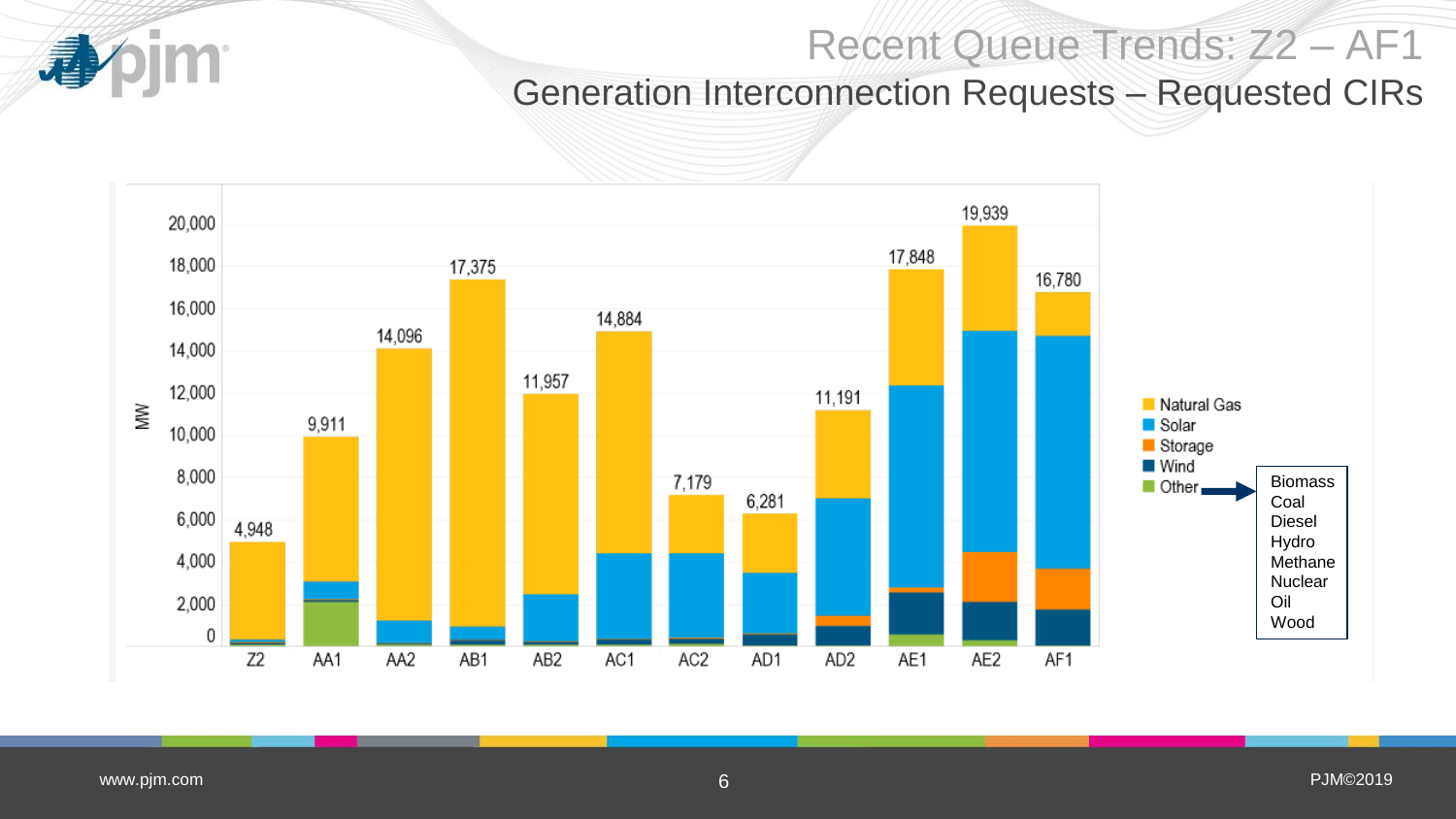

# AF1 Queue Statistics (Generation Interconnection Requests)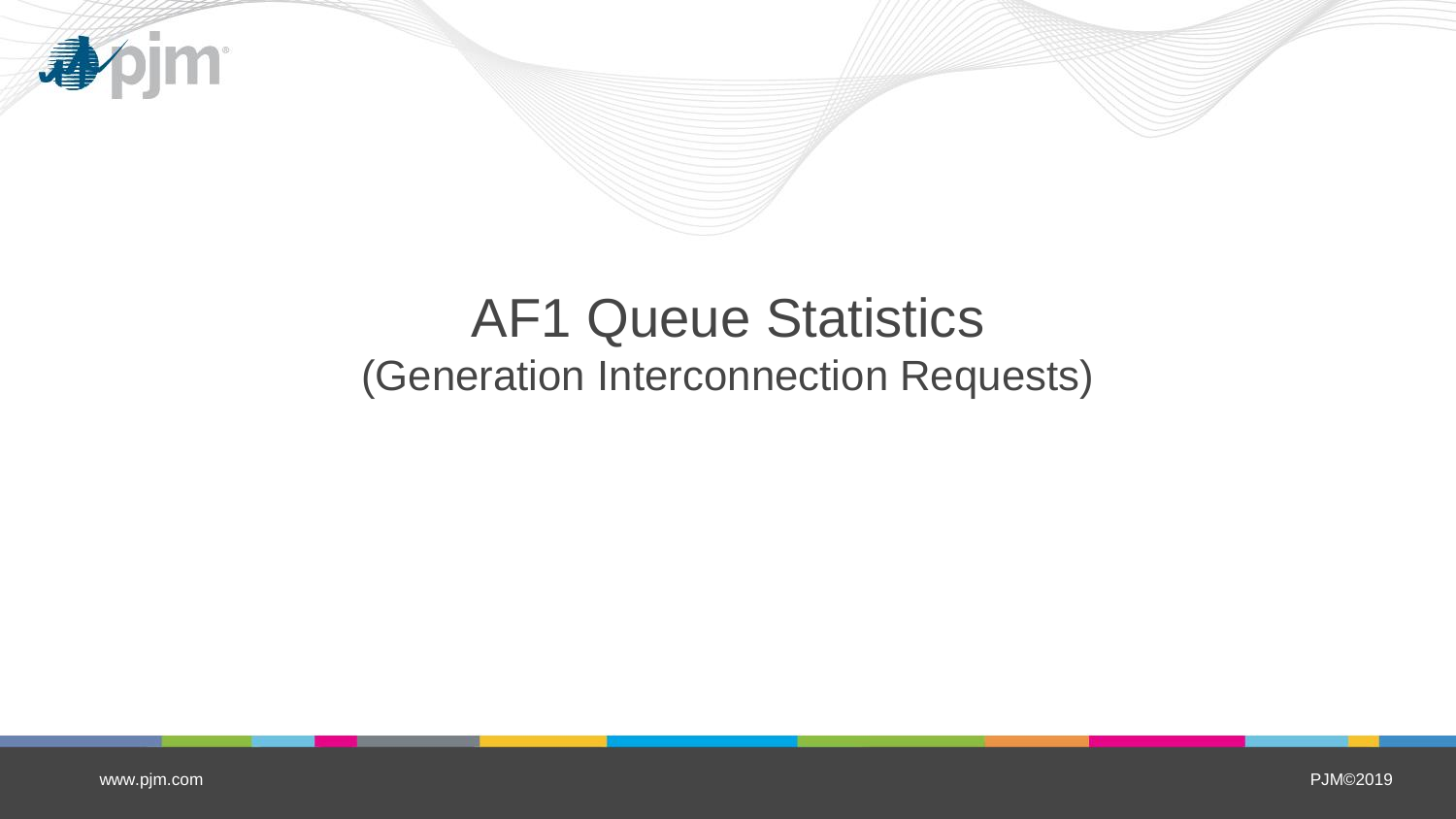#### AF1 Queue Statistics

# **Im**

#### Generation Interconnection Requests by Fuel Type

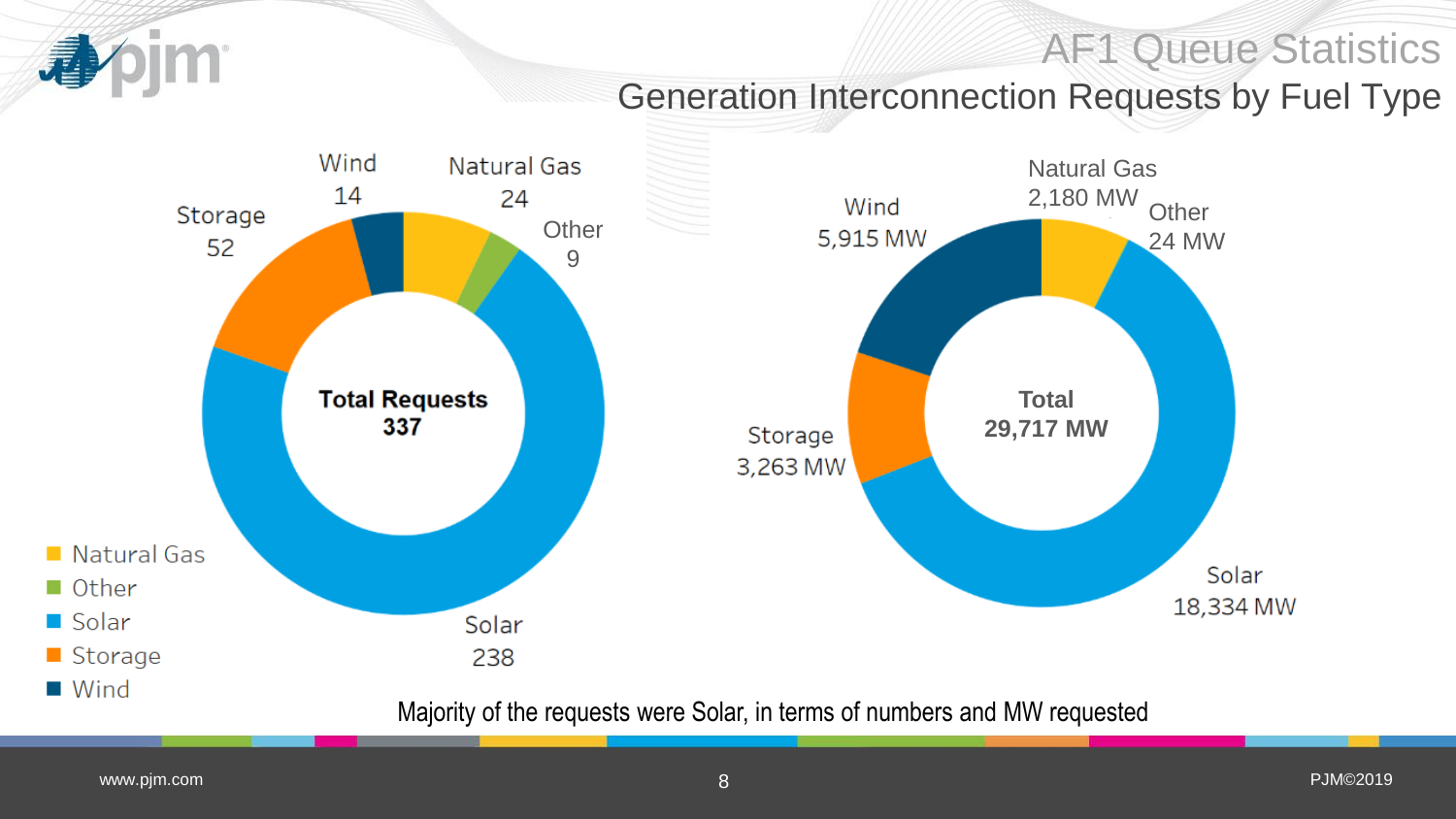### AF1 Queue Statistics Generation Interconnection Requests by State



pim<sup>.</sup>

尋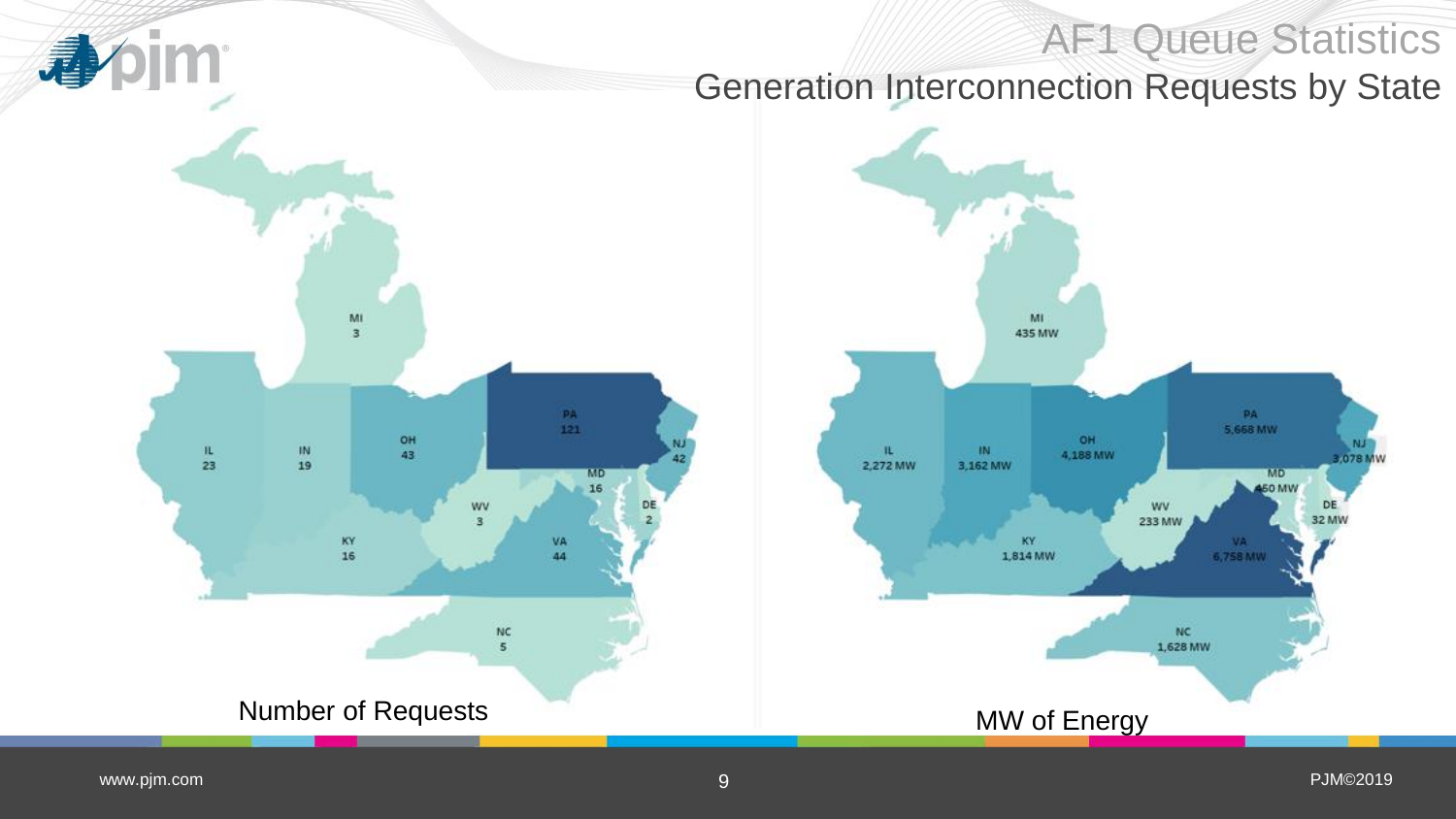#### AF1 Queue Statistics

#### All Fuel Types Requests by State (# of Requests)



Although PA had the highest number of requests, most were smaller solar projects

130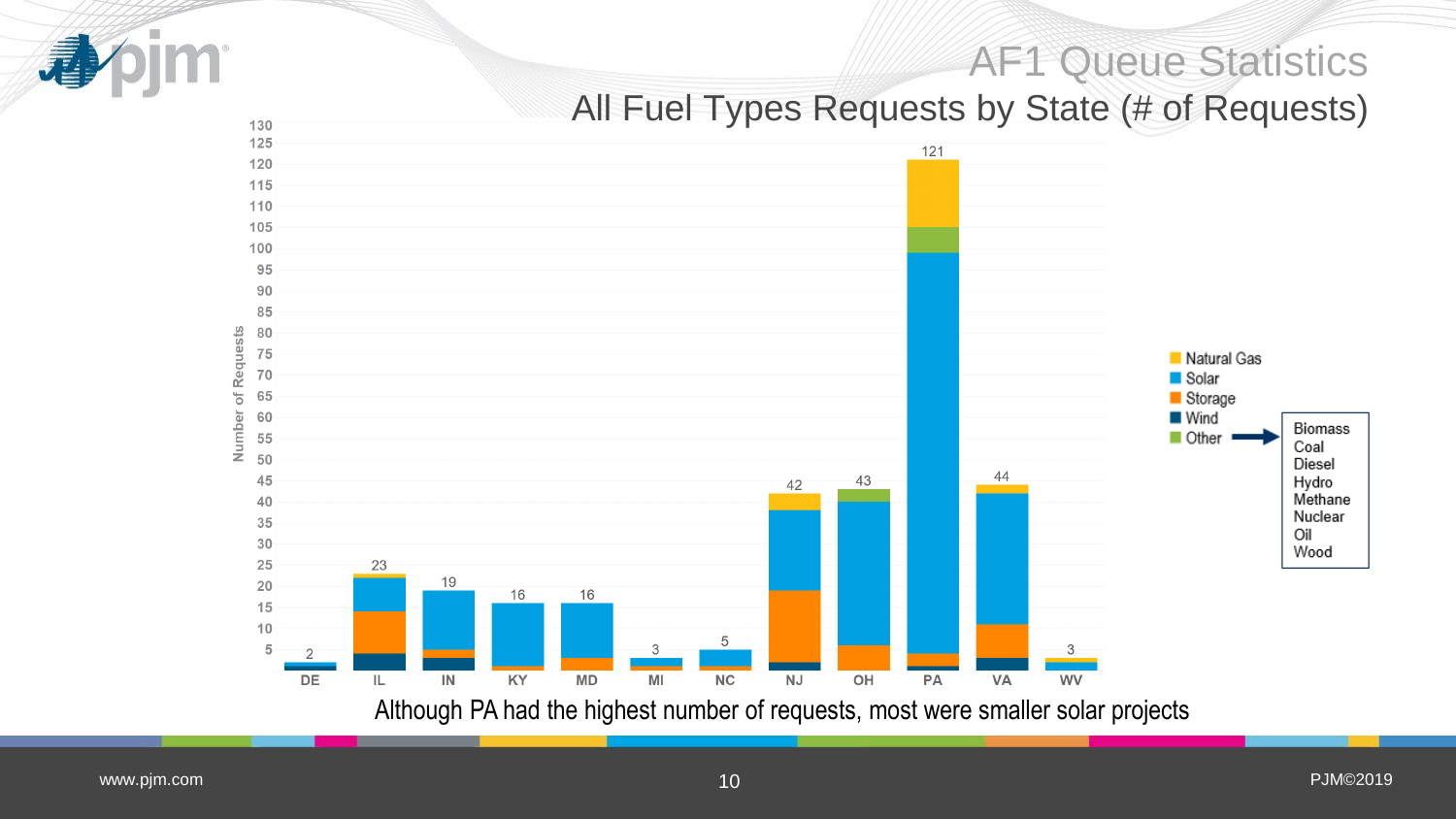### AF1 Queue Statistics All Fuel Types Requests by State (MW Energy)

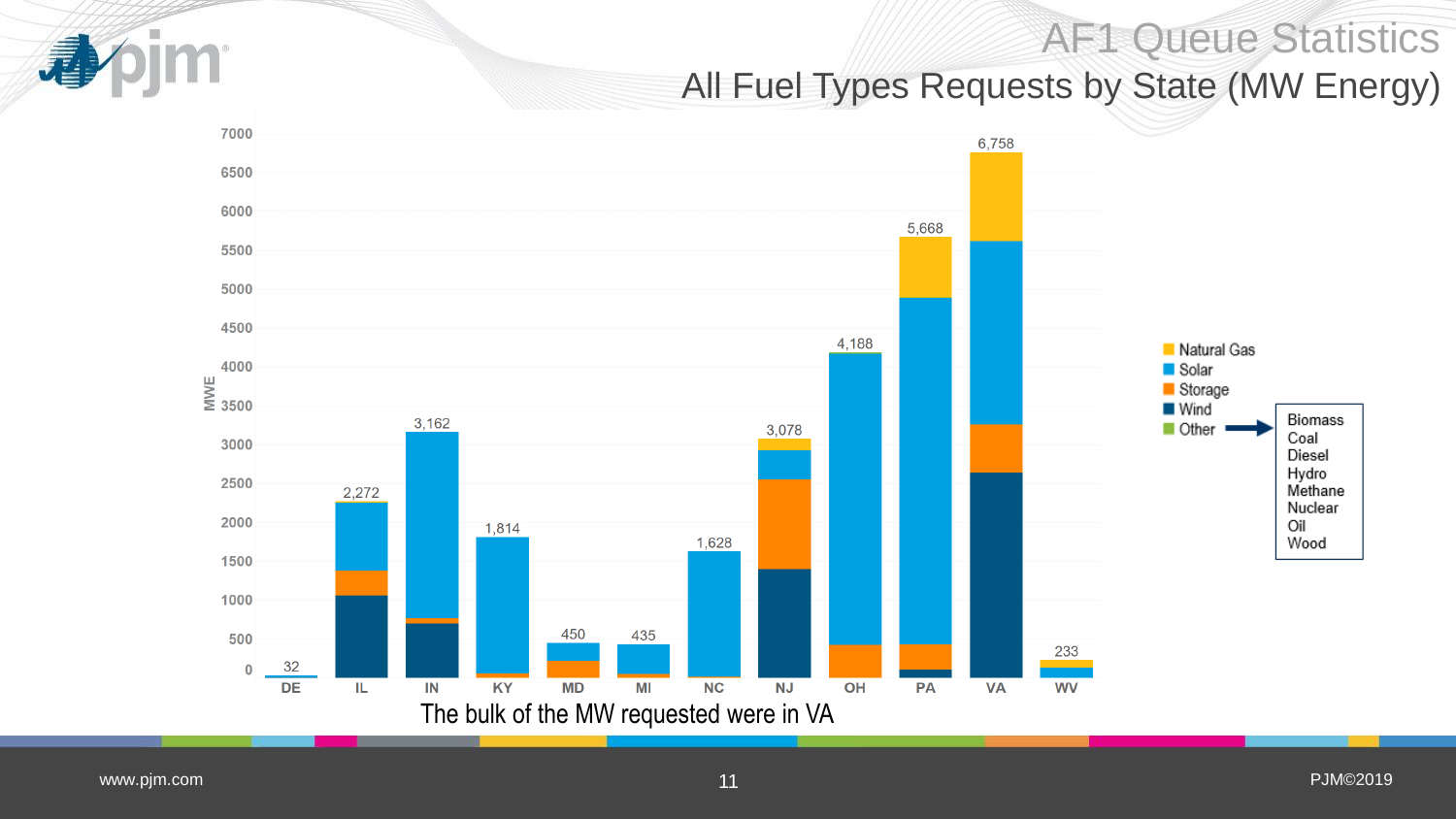

# Appendix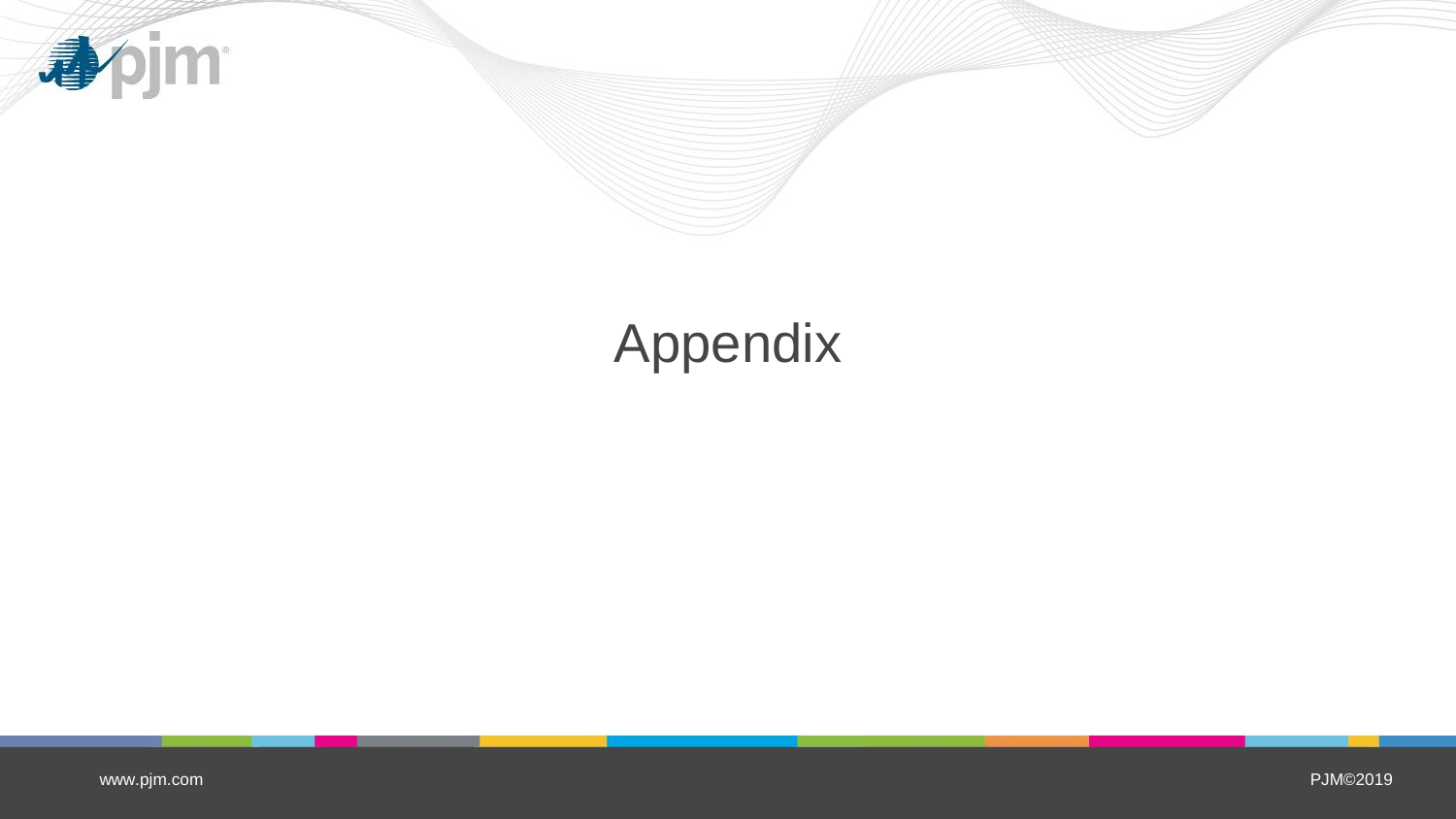# Generation Phase Progression: A – AF1

#### All Generation Requests





Number of Projects

**Fuel Type Completion Rate\*** Other 39% Natural Gas
and Sas in the 32% Wind 16% Storage 13% Solar 12% **All 22%**

3,918

\*Completion Rate = In Service / Application Received by PJM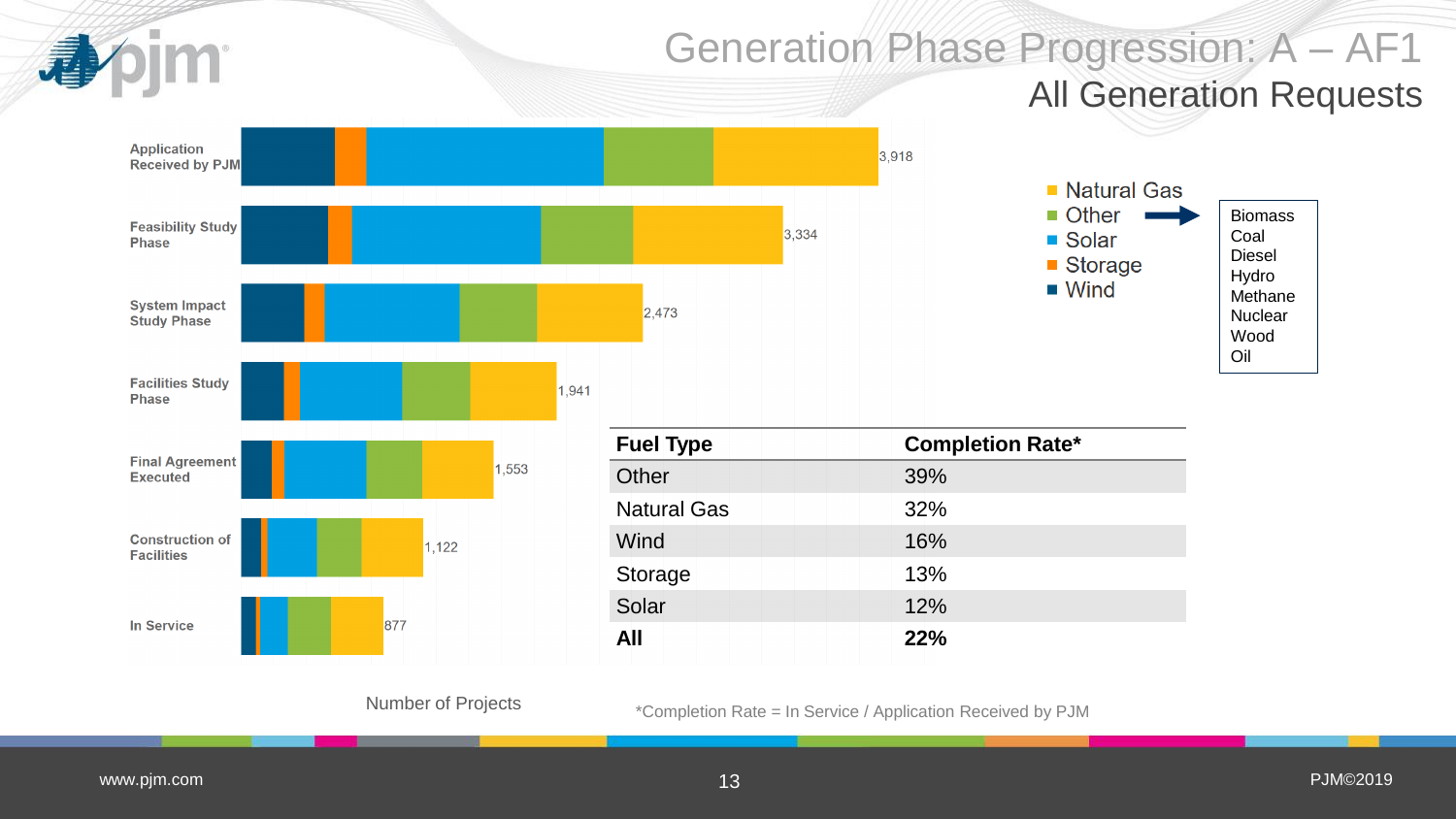# Generation Phase Progression: A – AF1

#### All Generation Requests



\*Completion Rate = In Service / Application Received by PJM

MW Energy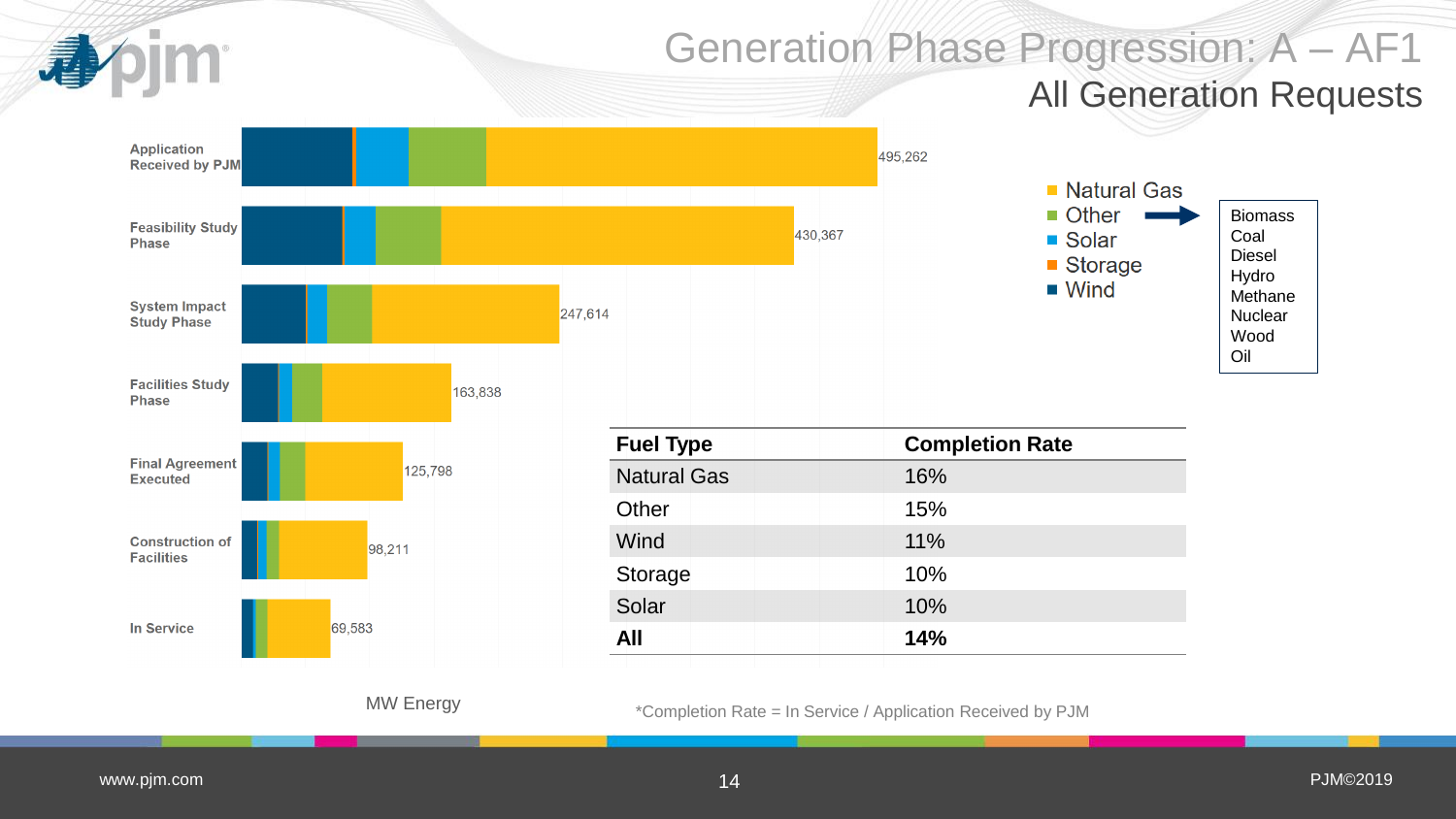

MW Capacity

\*Completion Rate = In Service / Application Received by PJM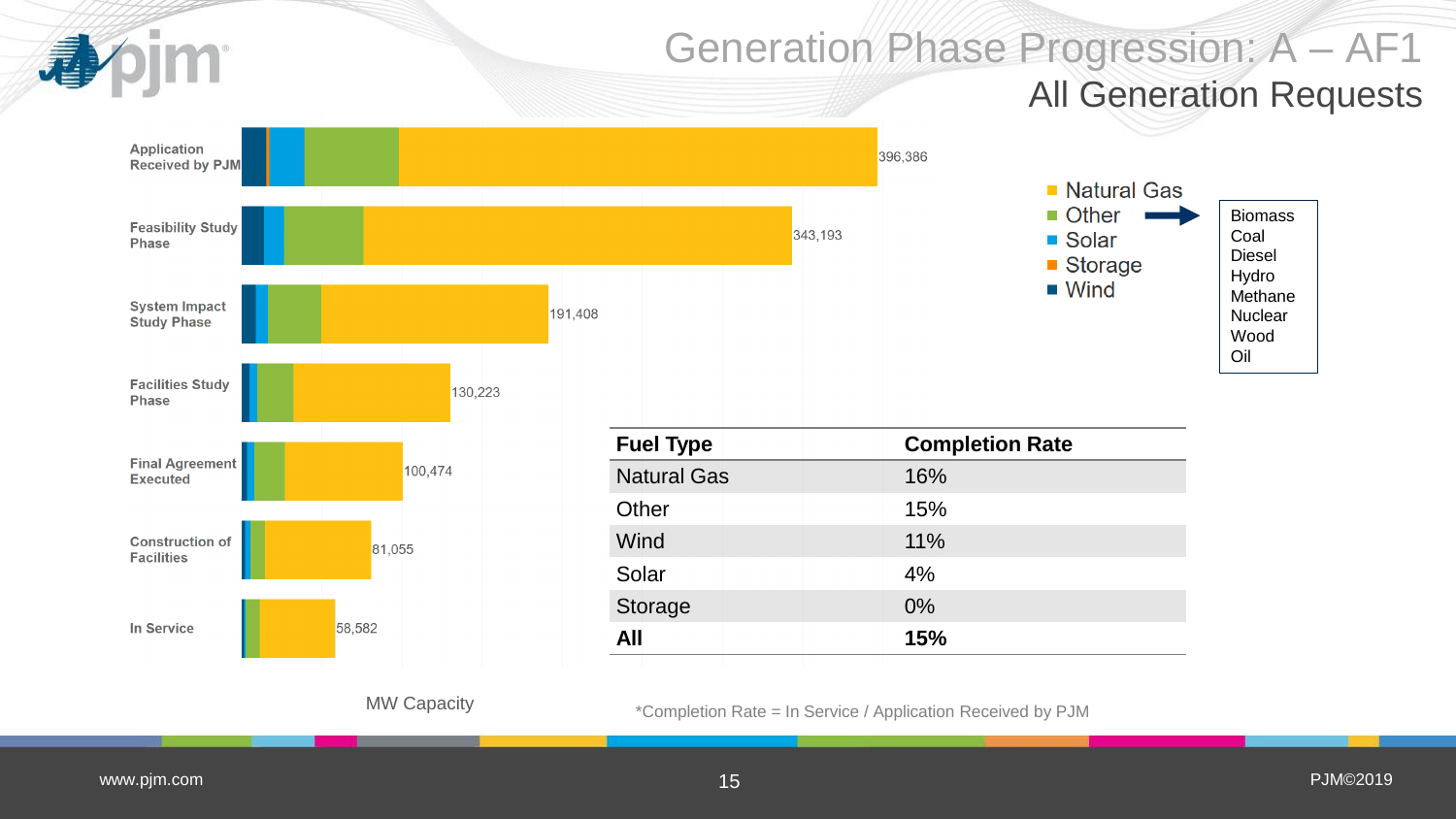**Sim** 4

#### Active Projects in the Queue Project Size Distribution

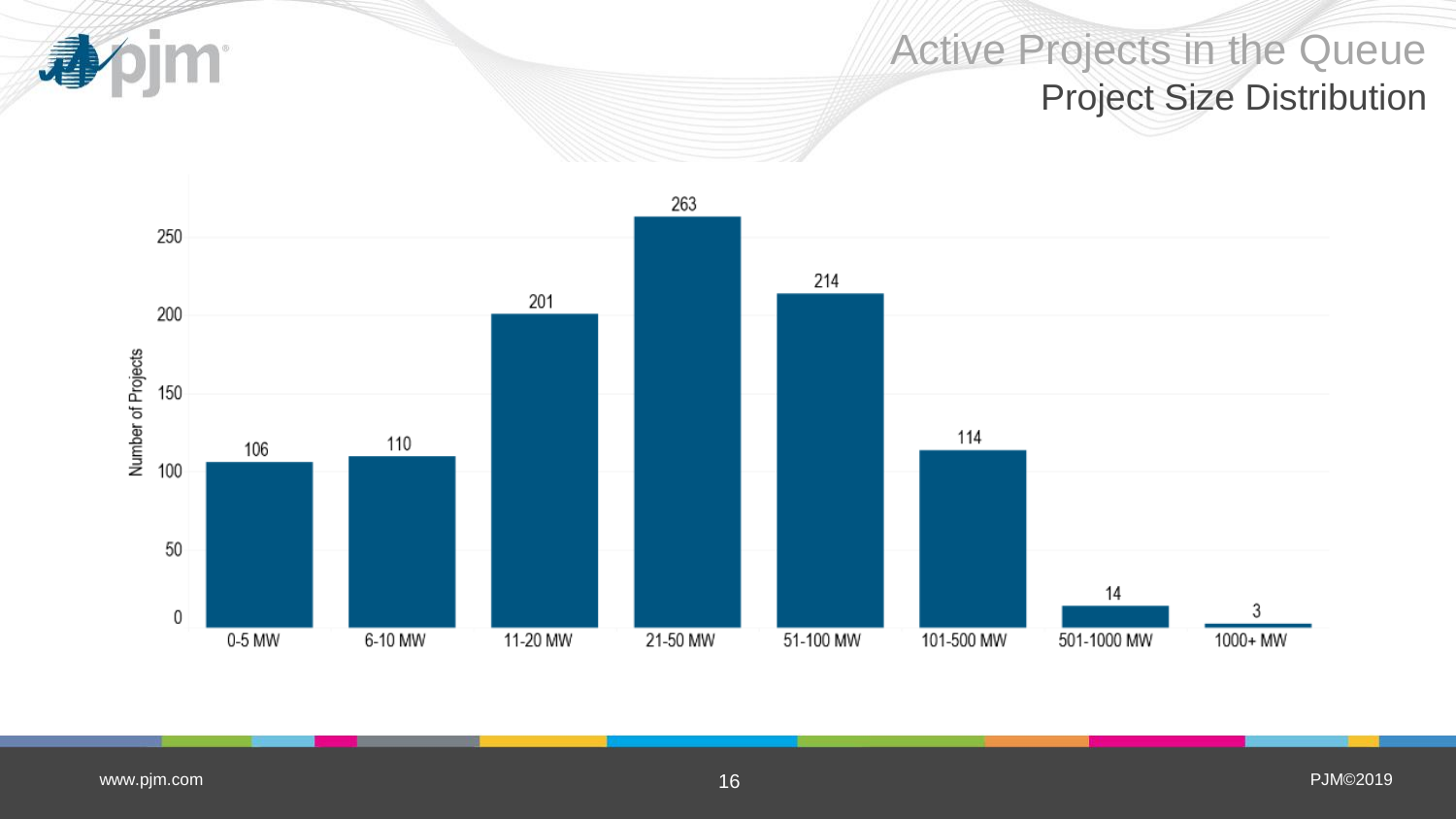

#### Active Projects in the Queue Fuel Type Distribution

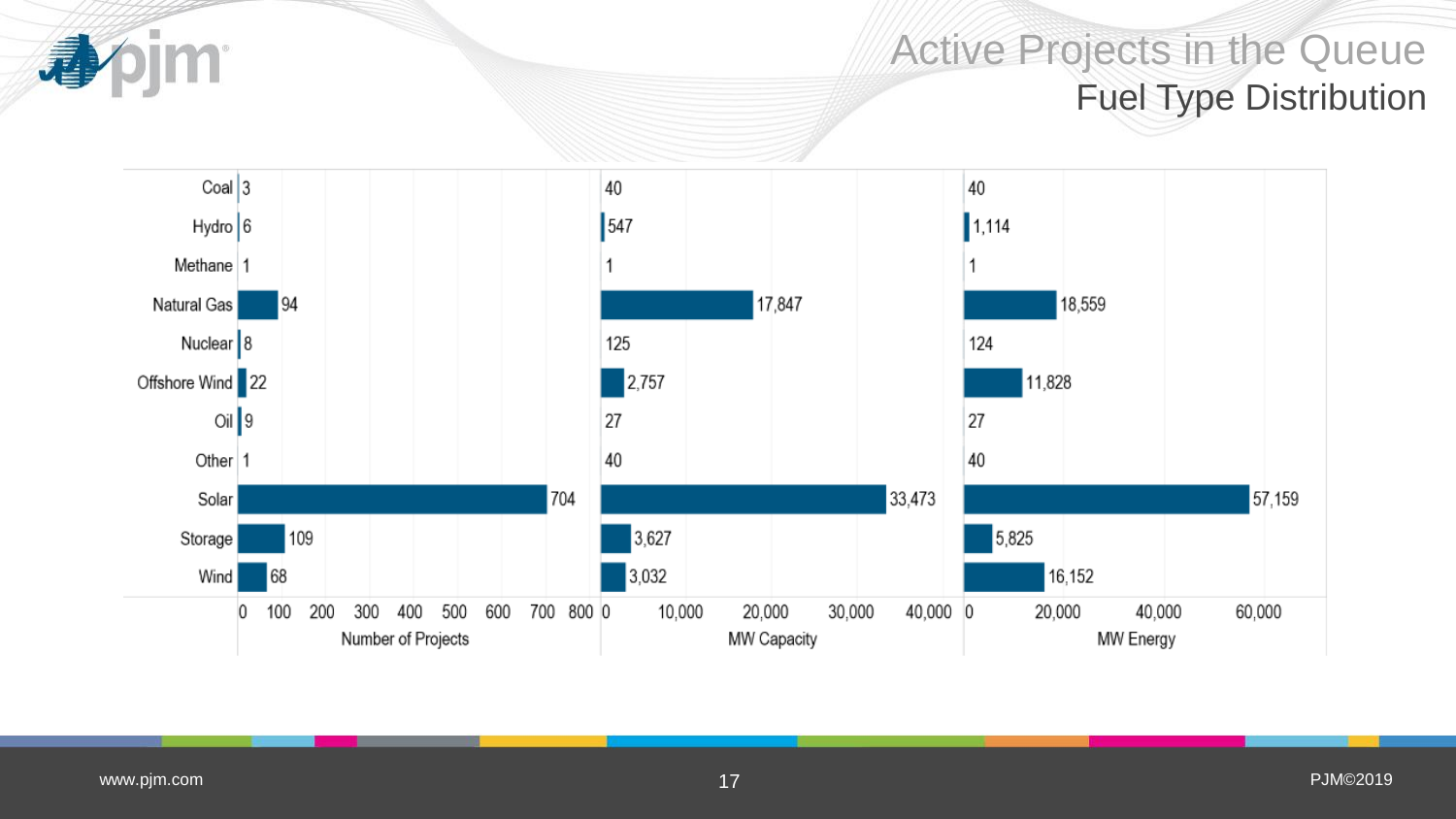#### pjm **d**

#### Active Projects in the Queue Distribution of Study Phases